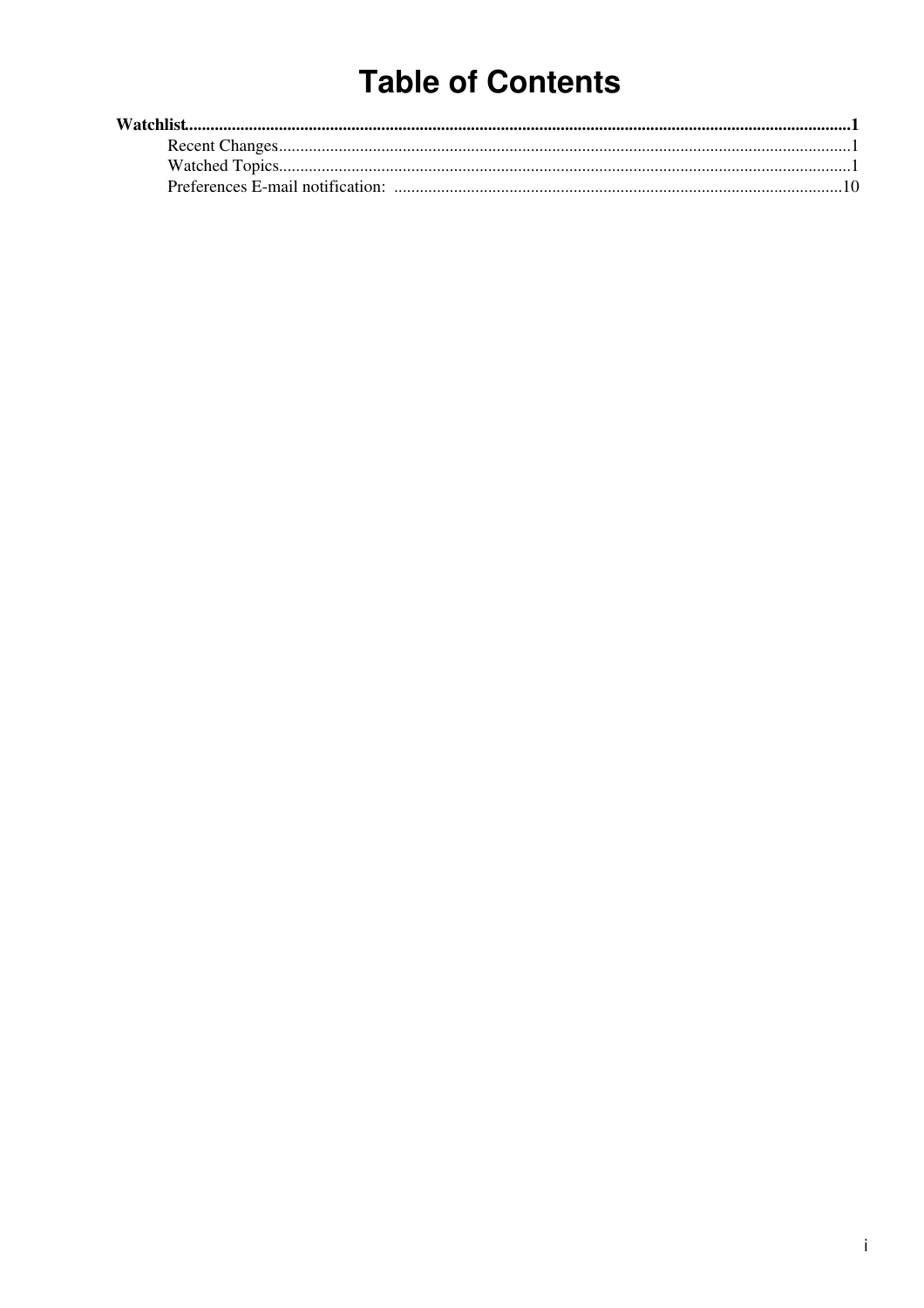## <span id="page-1-0"></span>**Watchlist**

### <span id="page-1-1"></span>**Recent Changes**

| <b>Topic</b>          | <b>Last Update</b>                                                                  |
|-----------------------|-------------------------------------------------------------------------------------|
|                       | $\text{Sc}$ Coils in Sandbox web $\text{2022-06-30 - 15:06 - r18 - DavidGancarcik}$ |
| User Info in Main web | 2014-03-24 - 17:19 - r1 - TWikiContributor                                          |

Show 10, 20, **50**, 100, 500, 1000 recent changes

### <span id="page-1-2"></span>**Watched Topics**

Instructions  $\blacksquare$  Hide instructions  $\blacksquare$ 

- To unwatch multiple topics, uncheck the topics, then click **Update Watchlist**.
- To watch all topics in a web, check the **All** checkbox, then click **Update Watchlist**.
- To have new topics added to your watchlist automatically, check the **New** checkbox, then click **Update Watchlist**.
- To add a topic to the list, visit it and click **Watch** on the menu bar.

|                                       | All                                | <b>New</b>              |
|---------------------------------------|------------------------------------|-------------------------|
| <b>Webs and watched topics:</b>       |                                    | <b>Options:</b>         |
| $\Box$ Main:                          | $\overline{\mathbf{All}}$          | <b>New</b>              |
| UserInfo                              |                                    |                         |
| $\Box$ Sandbox:                       | <b>All</b>                         | New                     |
| ScCoils                               |                                    |                         |
| <b>ABATBEA</b>                        | <b>All</b>                         | <b>New</b>              |
| $\Box$ ABATBEA/ABATBEAArchive         | All                                | <b>New</b>              |
| <b>ABCOHT</b>                         | $\overline{\mathbf{A}\mathbf{II}}$ | <b>New</b>              |
| <b>ABCOHT/ABCOHTArchive</b>           | <b>All</b>                         | <b>New</b>              |
| $\Box$ ABPComputing                   | All                                | <b>New</b>              |
| ABPComputing/ABPComputingArchive      | <b>All</b>                         | <b>New</b>              |
| $\Box$ ABSafety                       | $\overline{\mathbf{All}}$          | <b>New</b>              |
| $\Box$ ABSafety/ABSafetyArchive       | All                                | $\overline{\text{New}}$ |
| <b>ACAT</b>                           | <b>All</b>                         | <b>New</b>              |
| <b>ACATVenueProp</b>                  | <b>All</b>                         | <b>New</b>              |
| $\Box$ ACPP                           | All                                | <b>New</b>              |
| <b>ACPP/ACPPArchive</b>               | <b>All</b>                         | <b>New</b>              |
| $\Box$ ADCgroup                       | $\overline{All}$                   | <b>New</b>              |
| $\Box$ ADCgroup/ADCgroupArchive       | All                                | New                     |
| $\Box$ AIDA2020WP8                    | <b>All</b>                         | <b>New</b>              |
| $\Box$ AISsandbox                     | $\overline{\bf All}$               | <b>New</b>              |
| AISsandbox/AISsandboxArchive          | All                                | <b>New</b>              |
| $\Box$ ALICEpublic                    | <b>All</b>                         | <b>New</b>              |
| <b>ALICEpublic/ALICEpublicArchive</b> | <b>All</b>                         | <b>New</b>              |
| <b>TANUBIS</b>                        | <b>All</b>                         | <b>New</b>              |
| <b>AXIALPET</b>                       | <b>All</b>                         | <b>New</b>              |
| <b>AXIALPET/AXIALPETArchive</b>       | <b>All</b>                         | <b>New</b>              |
| $\square$ Achelois                    | <b>All</b>                         | <b>New</b>              |
| Achelois/AcheloisArchive              | <b>All</b>                         | <b>New</b>              |
| $\sqrt{\text{AfricaMap}}$             | <b>All</b>                         | <b>New</b>              |
| $\Box$ AfricaMap/AfricaMapArchive     | <b>All</b>                         | New                     |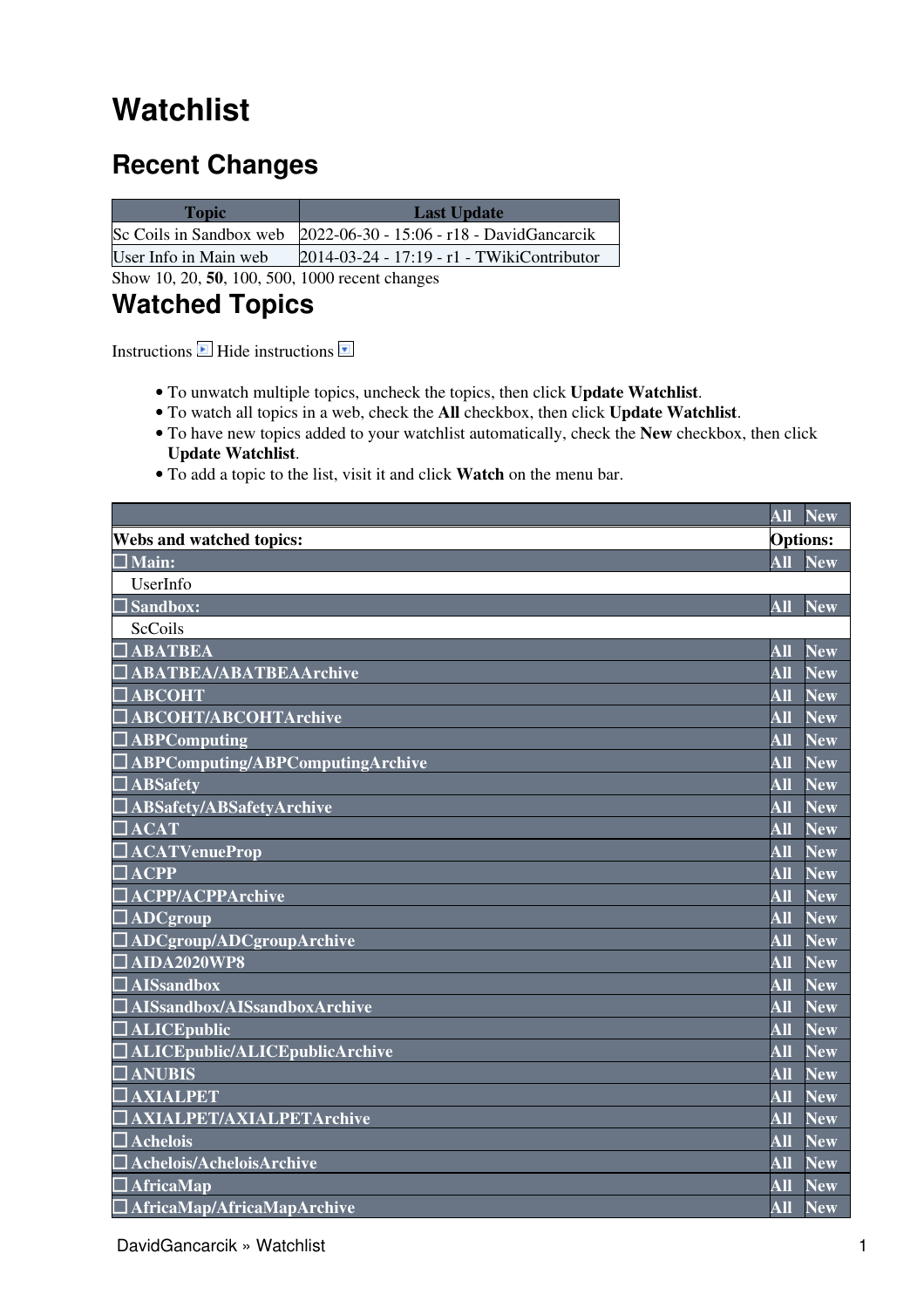| $\Box$ AfricanLightSource                                                                | All                     | <b>New</b>            |
|------------------------------------------------------------------------------------------|-------------------------|-----------------------|
| $\Box$ AfricanStrategy                                                                   | <b>All</b>              | <b>New</b>            |
| $\Box$ AliEn                                                                             | All                     | <b>New</b>            |
| $\Box$ AliEn/AliEnArchive                                                                | All                     | <b>New</b>            |
| $\Box$ AliFemto                                                                          | <b>All</b>              | <b>New</b>            |
| $\Box$ AliFemto/AliFemtoArchive                                                          | All                     | <b>New</b>            |
| $\Box$ AliceEbyE                                                                         | All                     | <b>New</b>            |
| $\Box$ AlicePhos                                                                         | All                     | <b>New</b>            |
| <b>AlicePhos/AlicePhosArchive</b>                                                        | All                     | <b>New</b>            |
| $\Box$ AliceSPD                                                                          | <b>All</b>              | <b>New</b>            |
| $\Box$ AliceSPD/AliceSPDArchive                                                          | All                     | <b>New</b>            |
| $\Box$ AliceSSD                                                                          | All                     | <b>New</b>            |
| AliceSSD/AliceSSDArchive                                                                 | All                     | <b>New</b>            |
| $\Box$ AliceTOF                                                                          | $\overline{\bf All}$    | <b>New</b>            |
| <b>AliceTOF/AliceTOFArchive</b>                                                          | <b>All</b>              | <b>New</b>            |
| $\Box$ Altair                                                                            | <b>All</b>              | <b>New</b>            |
| $\Box$ Altair/2018-01-23-Forum                                                           | <b>All</b>              | <b>New</b>            |
| $\Box$ Altair/Altair                                                                     | <b>All</b>              | <b>New</b>            |
| $\Box$ Altair/AltairPrivate                                                              | <b>All</b>              | <b>New</b>            |
| $\Box$ Altair/Forum                                                                      | <b>All</b>              | <b>New</b>            |
| $\Box$ ArdaGrid                                                                          | <b>All</b>              | <b>New</b>            |
| $\Box$ ArdaGrid/ArdaGridArchive                                                          | <b>All</b>              | <b>New</b>            |
| $\Box$ Aspen2011YearOneLHC                                                               | <b>All</b>              | <b>New</b>            |
| $\Box$ Aspen2011YearOneLHC/Aspen2011YearOneLHCArchive                                    | <b>All</b>              | <b>New</b>            |
| $\Box$ AthenaFCalTBAna                                                                   | <b>All</b>              | <b>New</b>            |
| $\Box$ AthenaFCalTBAna/AthenaFCalTBAnaArchive                                            | <b>All</b>              | <b>New</b>            |
| $\Box$ Atlas/DistributedDataManagement/LocalReplicaCatalog                               | <b>All</b>              | <b>New</b>            |
| $\square$ Atlas/DistributedDataManagement/LocalReplicaCatalog/LocalReplicaCatalogArchive | All                     | <b>New</b>            |
| $\Box$ Atlas/delete/MuonsInCaloCSCNote                                                   | <b>All</b>              | <b>New</b>            |
| $\Box$ AtlasArchive                                                                      | <b>All</b>              | <b>New</b>            |
| $\Box$ AtlasMdtDcs                                                                       | <b>All</b>              |                       |
| AtlasMdtDcs/AtlasMdtDcsArchive                                                           |                         | <b>New</b><br>All New |
|                                                                                          | <b>All</b>              |                       |
| $\Box$ AtlasPublic                                                                       |                         | <b>New</b>            |
| AtlasPublic/AtlasPublicArchive                                                           | <b>All</b>              | <b>New</b>            |
| $\Box$ AtlasSandbox                                                                      | <b>All</b>              | <b>New</b>            |
| $\Box$ AtlasSandbox/AtlasSandboxArchive                                                  | <b>All</b>              | <b>New</b>            |
| $\Box$ BEABP                                                                             | <b>All</b>              | <b>New</b>            |
| BEABP/BEABPArchive                                                                       | <b>All</b>              | <b>New</b>            |
| $\Box$ BEBIPM                                                                            | <b>All</b>              | <b>New</b>            |
| $\Box$ BEBIPM/BEBIPMArchive                                                              | <b>All</b>              | <b>New</b>            |
| $\Box$ BGV                                                                               | <b>All</b>              | <b>New</b>            |
| $\Box$ BGV/BGVArchive                                                                    | <b>All</b>              | <b>New</b>            |
| $\Box$ BWSUpgrade                                                                        | <b>All</b>              | <b>New</b>            |
| $\Box$ BWSUpgrade/BWSUpgradeArchive                                                      | All                     | <b>New</b>            |
| $\Box$ C4Hep                                                                             | $\overline{\text{All}}$ | <b>New</b>            |
| $\Box$ C4Hep/C4HepArchive                                                                | <b>All</b>              | <b>New</b>            |
| $\Box$ CALICE                                                                            | <b>All</b>              | <b>New</b>            |
| <b>CALICE/CALICEArchive</b>                                                              | <b>All</b>              | <b>New</b>            |
| $\Box$ CENF                                                                              | <b>All</b>              | <b>New</b>            |
|                                                                                          |                         |                       |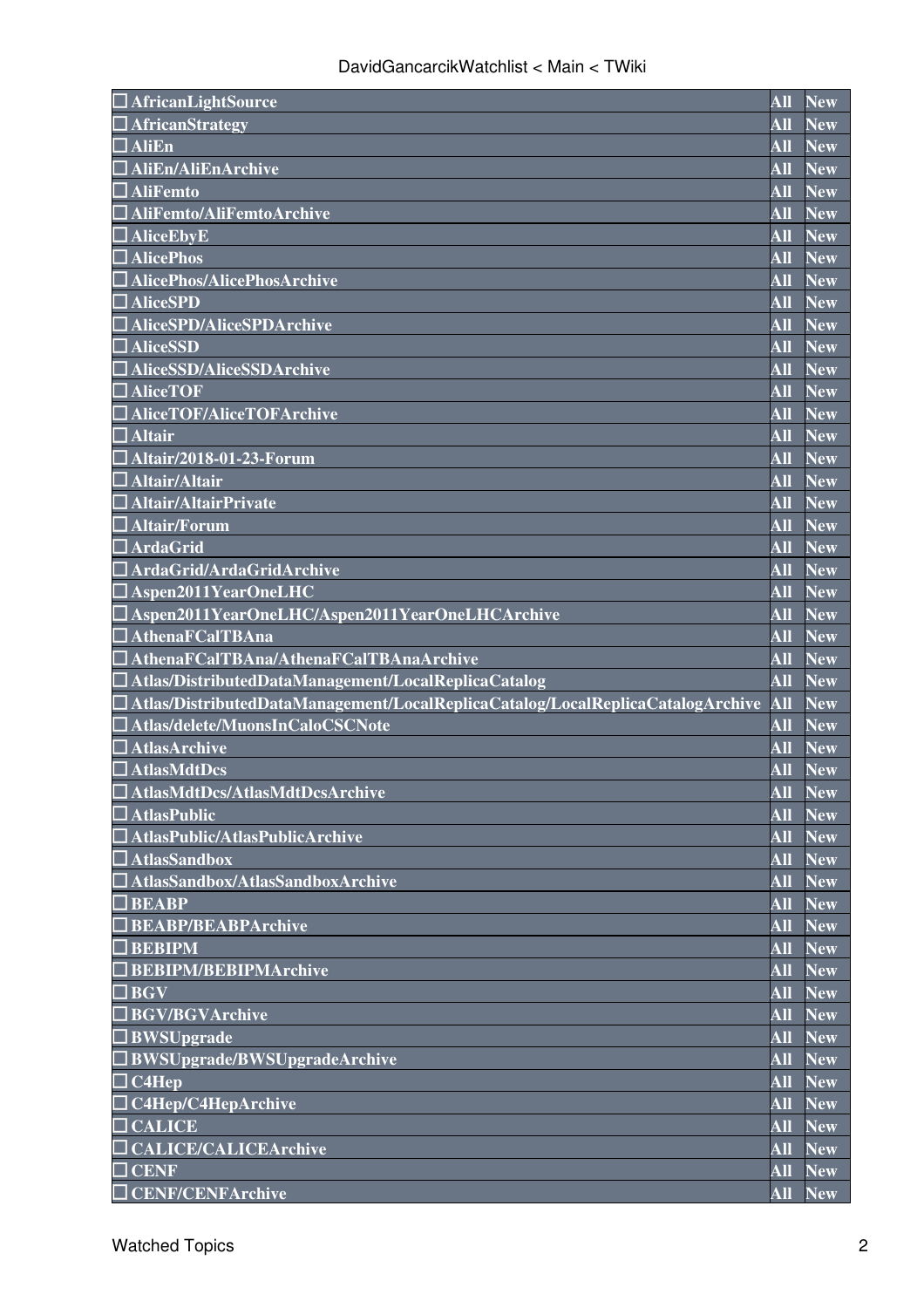| $\overline{\square}$ CERNTR                           | All                       | <b>New</b>     |
|-------------------------------------------------------|---------------------------|----------------|
| <b>CERNTR/CERNTRArchive</b>                           | <b>All</b>                | <b>New</b>     |
| $\sqcup$ CLIC                                         | All                       | <b>New</b>     |
| $\Box$ CLIC/CDR                                       | <b>All</b>                | <b>New</b>     |
| <b>CLIC/CDR/CDRArchive</b>                            | All                       | <b>New</b>     |
| $\Box$ CLIC/CLICArchive                               | $\overline{\bf All}$      | <b>New</b>     |
| $\Box$ CLS                                            | <b>All</b>                | <b>New</b>     |
| $\Box$ CLS/CLSArchive                                 | All                       | <b>New</b>     |
| $\Box$ CMS/DCS                                        | All                       | <b>New</b>     |
| $\Box$ CMS/DCS/DCSArchive                             | All                       | <b>New</b>     |
| $\Box$ CMS/DatabaseAccess                             | All                       | <b>New</b>     |
| $\Box$ CMS/DatabaseAccess/DatabaseAccessArchive       | <b>All</b>                | <b>New</b>     |
| $\Box$ CMS/EcalDQM                                    | <b>All</b>                | <b>New</b>     |
| □ CMS/EcalDQM/EcalDQMArchive                          | $\overline{\mathbf{All}}$ | <b>New</b>     |
| $\Box$ CMS/HCAL                                       | All                       | <b>New</b>     |
| $\Box$ CMS/HCAL/DCS                                   | <b>All</b>                | <b>New</b>     |
| <b>CMS/HCAL/DCS/DCSArchive</b>                        | <b>All</b>                | <b>New</b>     |
| <b>CMS/HCAL/HCALArchive</b>                           | <b>All</b>                | <b>New</b>     |
| $\Box$ CMS/PixelDQM                                   | <b>All</b>                | <b>New</b>     |
| $\Box$ CMS/PixelDQM/DQMframework                      | <b>All</b>                | <b>New</b>     |
| $\Box$ CMS/PixelDQM/DQMframework/DQMframeworkArchive  | <b>All</b>                | <b>New</b>     |
| $\Box$ CMS/PixelDQM/PixelDQMArchive                   | <b>All</b>                | <b>New</b>     |
| $\overline{\Box$ CMS/ProdOps/ProdOps142               | All                       | <b>New</b>     |
| $\Box$ CMS/ProdOps/ProdOps142/ProdOps142Archive       | <b>All</b>                | <b>New</b>     |
| $\Box$ CMSPublic                                      | <b>All</b>                | <b>New</b>     |
| CMSPublic/CMSPublicArchive                            | <b>All</b>                | <b>New</b>     |
| <b>CS/Public</b>                                      | <b>All</b>                | <b>New</b>     |
| $\Box$ CUAHEP                                         | All                       | <b>New</b>     |
| $\Box$ Cloud                                          | <b>All</b>                | <b>New</b>     |
| $\Box$ Cloud/CloudArchive                             | <b>All</b>                | <b>New</b>     |
| $\Box$ Compass/HighpTLowQ2                            | <b>All</b>                | <b>New</b>     |
| $\Box$ Compass/HighpTLowQ2/HighpTLowQ2Archive         |                           | <b>All New</b> |
| $\Box$ Compass/Offline                                | <b>All</b>                | <b>New</b>     |
| $\Box$ Compass/Offline/OfflineArchive                 | <b>All</b>                | <b>New</b>     |
| $\Box$ Compass/PolarizedTarget                        | <b>All</b>                | <b>New</b>     |
| $\Box$ Compass/PolarizedTarget/PolarizedTargetArchive | All                       | <b>New</b>     |
| $\Box$ Compass/SIDIS                                  | $\overline{\text{All}}$   | New            |
| Compass/SIDIS/SIDISArchive                            | <b>All</b>                | <b>New</b>     |
| $\Box$ Compass/Sandbox                                | <b>All</b>                | <b>New</b>     |
| $\Box$ Compass/Sandbox/SandboxArchive                 | <b>All</b>                | <b>New</b>     |
| Compass/SlowControl                                   | <b>All</b>                | <b>New</b>     |
| $\Box$ Compass/SlowControl/SlowControlArchive         | <b>All</b>                | <b>New</b>     |
| $\Box$ Compass/Transversity                           | <b>All</b>                | <b>New</b>     |
| $\Box$ Compass/Transversity/TransversityArchive       | <b>All</b>                | <b>New</b>     |
| $\Box$ Compass/Trigger                                | $\overline{\text{All}}$   | <b>New</b>     |
| $\Box$ Compass/Trigger/TriggerArchive                 | <b>All</b>                | <b>New</b>     |
| $\Box$ Confluence                                     | <b>All</b>                | <b>New</b>     |
| Confluence/ConfluenceArchive                          | <b>All</b>                | <b>New</b>     |
| $\exists$ CvmFS                                       | <b>All</b>                | <b>New</b>     |
| $\Box$ CvmFS/CvmFSArchive                             | <b>All</b>                | <b>New</b>     |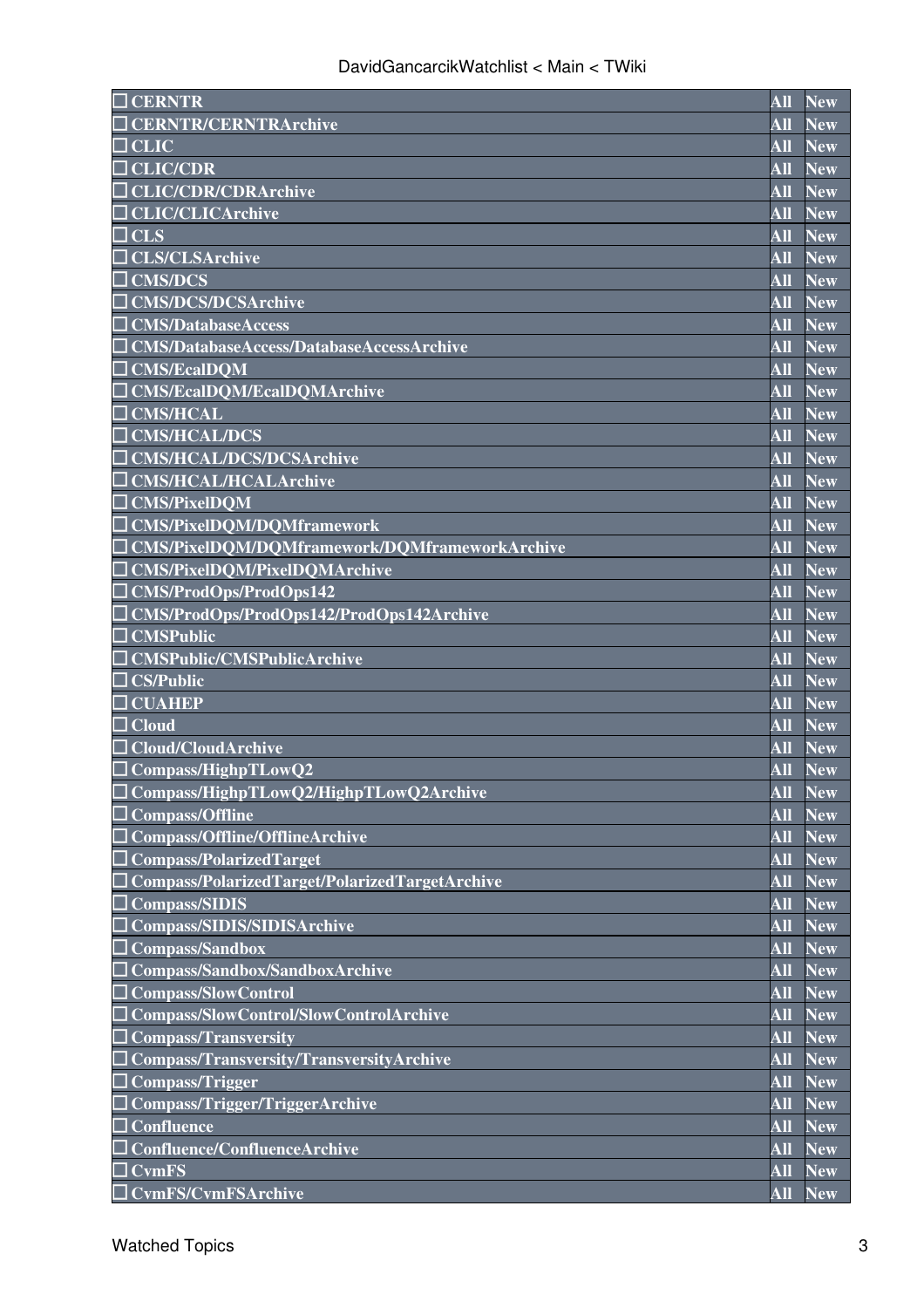| $\Box$ D4Science                                | <b>All</b>                         | <b>New</b>              |
|-------------------------------------------------|------------------------------------|-------------------------|
| $\Box$ D4Science/D4ScienceArchive               | All                                | <b>New</b>              |
| $\Box$ DB                                       | <b>All</b>                         | <b>New</b>              |
| $\Box$ DILIGENT                                 | <b>All</b>                         | <b>New</b>              |
| <b>IDILIGENT/DILIGENTArchive</b>                | All                                | <b>New</b>              |
| <b>DMLHC/DMLHCArchive</b>                       | $\overline{\mathbf{A}\mathbf{ll}}$ | <b>New</b>              |
| $\Box$ DNpdMuKe                                 | <b>All</b>                         | <b>New</b>              |
| $\Box$ DPM                                      | All                                | <b>New</b>              |
| □ DPM/DPMArchive                                | All                                | <b>New</b>              |
| $\Box$ DREAM                                    | All                                | <b>New</b>              |
| <b>JDREAM/DREAMArchive</b>                      | All                                | <b>New</b>              |
| $\Box$ DataManagement                           | <b>All</b>                         | <b>New</b>              |
| $\Box$ DataManagement/DataManagementArchive     | All                                | <b>New</b>              |
| $\Box$ DatabaseVersion3                         | All                                | <b>New</b>              |
| $\Box$ DatabaseVersion3/DatabaseVersion3Archive | All                                | <b>New</b>              |
| $\Box$ DefaultWeb                               | <b>All</b>                         | <b>New</b>              |
| $\Box$ DefaultWeb/DefaultWebArchive             | <b>All</b>                         | <b>New</b>              |
| $\Box$ DemoWebsite                              | <b>All</b>                         | <b>New</b>              |
| $\Box$ DemoWebsite/DemoWebsiteArchive           | <b>All</b>                         | <b>New</b>              |
| $\Box$ DsuTT                                    | All                                | <b>New</b>              |
| $\Box$ DsuTT/DsuTTArchive                       | <b>All</b>                         | <b>New</b>              |
| <b>ECFA</b>                                     | <b>All</b>                         | <b>New</b>              |
| <b>ECFA/ECFAArchive</b>                         | All                                | <b>New</b>              |
| $\blacksquare$ EGEE                             | <b>All</b>                         | <b>New</b>              |
| <b>IEGEE/EGEEArchive</b>                        | <b>All</b>                         | <b>New</b>              |
| $\Box$ EIWG                                     | <b>All</b>                         | <b>New</b>              |
| $\Box$ EIWG/EIWGArchive                         | <b>All</b>                         | <b>New</b>              |
| $\Box$ ELearning                                | All                                | <b>New</b>              |
| <b>ELearning/ELearningArchive</b>               | <b>All</b>                         | <b>New</b>              |
| $\Box$ EMI                                      | <b>All</b>                         | <b>New</b>              |
| <b>EMI/EMIArchive</b>                           | <b>All</b>                         | <b>New</b>              |
| $\Box$ EMI/EMIMessaging                         | All                                | <b>New</b>              |
| <b>EMI/EMIMessaging/EMIMessagingArchive</b>     | <b>All</b>                         | <b>New</b>              |
| $\Box$ EMI/Messaging                            | <b>All</b>                         | <b>New</b>              |
| $\Box$ EMI/Messaging/MessagingArchive           | <b>All</b>                         | <b>New</b>              |
| $\Box$ ENELHTProjects                           | <b>All</b>                         | <b>New</b>              |
| $\Box$ ENELHTProjects/ENELHTProjectsArchive     | All                                | <b>New</b>              |
| $\Box$ EOS                                      | <b>All</b>                         | <b>New</b>              |
| <b>EOS/EOSArchive</b>                           | <b>All</b>                         | <b>New</b>              |
| <b>ETICS</b>                                    | <b>All</b>                         | <b>New</b>              |
| <b>ETICS/ETICSArchive</b>                       | <b>All</b>                         | <b>New</b>              |
| $\Box$ Edutech                                  | <b>All</b>                         | $\overline{\text{New}}$ |
| $\Box$ Edutech/EdutechArchive                   | <b>All</b>                         | <b>New</b>              |
| $\Box$ EgeePtf                                  | <b>All</b>                         | <b>New</b>              |
| EgeePtf/EgeePtfArchive                          | <b>All</b>                         | <b>New</b>              |
| $\Box$ FASER                                    | <b>All</b>                         | <b>New</b>              |
| $\Box$ $\rm{FCC}$                               | $\overline{\mathbf{A}\mathbf{ll}}$ | $\overline{\text{New}}$ |
| $\blacksquare$ FPF                              | <b>All</b>                         | <b>New</b>              |
| FlukaTeam                                       | <b>All</b>                         | <b>New</b>              |
| $\Box$ FlukaTeam/FlukaTeamArchive               | <b>All</b>                         | <b>New</b>              |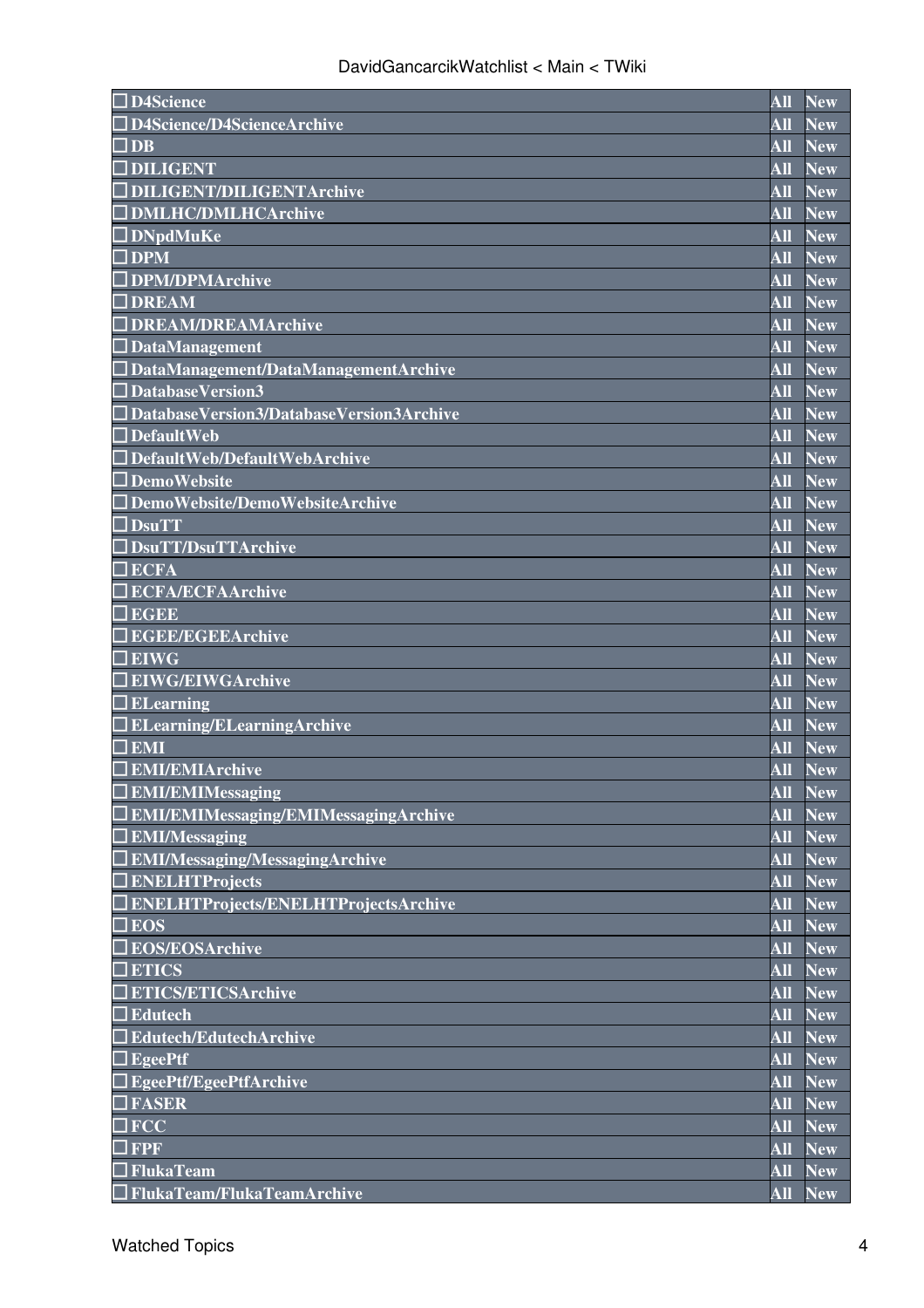| Forum                                                            | <b>All</b>              | <b>New</b>     |
|------------------------------------------------------------------|-------------------------|----------------|
| $\Box$ Forum/ForumArchive                                        | <b>All</b>              | <b>New</b>     |
| <b>] Frontier</b>                                                | All                     | <b>New</b>     |
| <b>Frontier/FrontierArchive</b>                                  | All                     | <b>New</b>     |
| $\Box$ GLiteSlc4                                                 | All                     | <b>New</b>     |
| GLiteSlc4/GLiteSlc4Archive                                       | <b>All</b>              | <b>New</b>     |
| $\Box$ Gaudi                                                     | <b>All</b>              | <b>New</b>     |
| Gaudi/GaudiArchive                                               | All                     | <b>New</b>     |
| Geant4                                                           | All                     | <b>New</b>     |
| Geant4/Geant4Archive                                             | All                     | <b>New</b>     |
| <b>GeneratorServices</b>                                         | All                     | <b>New</b>     |
| GeneratorServices/Alpgen                                         | <b>All</b>              | <b>New</b>     |
| GeneratorServices/Alpgen/AlpgenArchive                           | All                     | <b>New</b>     |
| GeneratorServices/ExampleFAQ                                     | All                     | <b>New</b>     |
| GeneratorServices/ExampleFAQ/ExampleFAQArchive                   | All                     | <b>New</b>     |
| $\sf J$ GeneratorServices/GeneratorServicesArchive               | <b>All</b>              | <b>New</b>     |
| GeneratorServices/Pythia6                                        | <b>All</b>              | <b>New</b>     |
| GeneratorServices/Pythia6/Pythia6Archive                         | All                     | <b>New</b>     |
| <b>GeneratorServices/SHERPA</b>                                  | All                     | <b>New</b>     |
| GeneratorServices/SHERPA/SHERPAArchive                           | <b>All</b>              | <b>New</b>     |
| ] Gfitter                                                        | <b>All</b>              | <b>New</b>     |
| $\Box$ GuidesInfo                                                | <b>All</b>              | <b>New</b>     |
| $\Box$ GuidesInfo/GuidesInfoArchive                              | All                     | <b>New</b>     |
| $\square$ HCC                                                    | All                     | <b>New</b>     |
| $\Box$ HCC/HCCArchive                                            | <b>All</b>              | <b>New</b>     |
| <b>HEPIX</b>                                                     | <b>All</b>              | <b>New</b>     |
| □ HEPIX/HEPIXArchive                                             | All                     | <b>New</b>     |
| $\exists$ HEPIX/TechwatchNetwork                                 | All                     | <b>New</b>     |
| $\Box$ HEPTape                                                   | All                     | <b>New</b>     |
| HEPTape/HEPTapeArchive                                           | <b>All</b>              | <b>New</b>     |
| <b>IHVPTools</b>                                                 | <b>All</b>              | <b>New</b>     |
| $\Box$ HVPTools/HVPToolsArchive                                  |                         | <b>All New</b> |
| $\square$ HardwareLabs                                           | <b>All</b>              | <b>New</b>     |
| $\Box$ HardwareLabs/HardwareLabsPublic                           | <b>All</b>              | <b>New</b>     |
| $\Box$ HardwareLabs/HardwareLabsPublic/HardwareLabsPublicArchive | <b>All</b>              | <b>New</b>     |
| $\Box$ Honexcomb                                                 | All                     | <b>New</b>     |
| $\Box$ ILCBDSColl                                                | $\overline{\text{All}}$ | <b>New</b>     |
| □ILCBDSColl/ILCBDSCollArchive                                    | <b>All</b>              | <b>New</b>     |
| $\Box$ ILCTPC                                                    | <b>All</b>              | <b>New</b>     |
| <b>ILCTPC/ILCTPCArchive</b>                                      | <b>All</b>              | <b>New</b>     |
| $\square$ IONSUpgrade                                            | <b>All</b>              | <b>New</b>     |
| □ IONSUpgrade/IONSUpgradeArchive                                 | $\overline{\bf All}$    | <b>New</b>     |
| $\square$ IPMSim                                                 | <b>All</b>              | <b>New</b>     |
| $\Box$ IPMSim/IPMSimArchive                                      | All                     | <b>New</b>     |
| $\Box$ IPv6                                                      | <b>All</b>              | <b>New</b>     |
| $\Box$ IPv6/IPv6Archive                                          | <b>All</b>              | <b>New</b>     |
| $\Box$ ITAnalyticsWorkingGroup                                   | <b>All</b>              | <b>New</b>     |
| $\Box$ ITAnalyticsWorkingGroup/ITAnalyticsWorkingGroupArchive    | <b>All</b>              | <b>New</b>     |
| $\Box$ ITGT                                                      | <b>All</b>              | <b>New</b>     |
| $\Box$ ITGT/ITGTArchive                                          | <b>All</b>              | <b>New</b>     |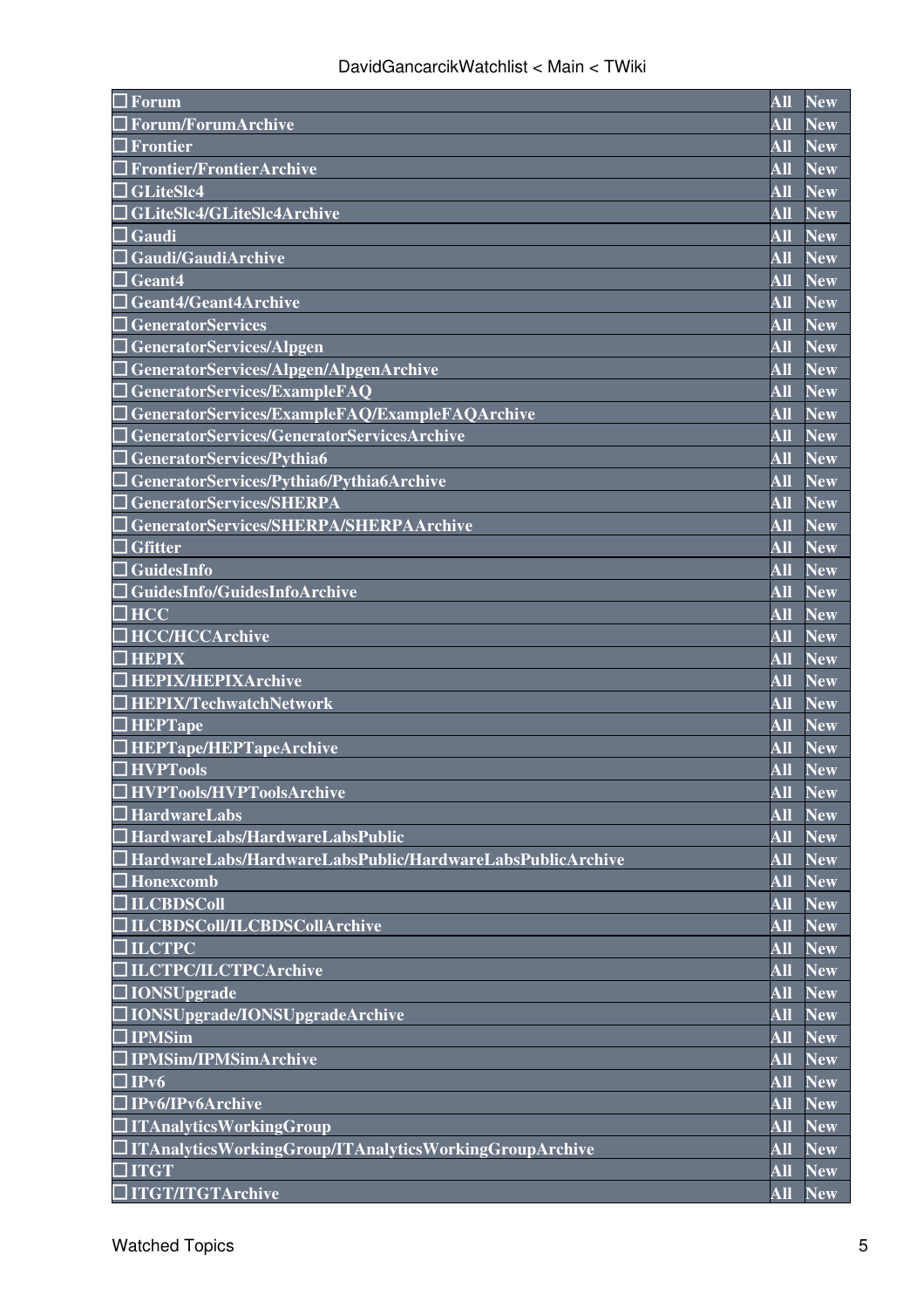| $\square$ ITSDC                                             | <b>All</b>              | <b>New</b>              |
|-------------------------------------------------------------|-------------------------|-------------------------|
| <b>TITSDC/ITSDCArchive</b>                                  | <b>All</b>              | <b>New</b>              |
| $\Box$ Inspire                                              | All                     | <b>New</b>              |
| Inspire/InspireArchive                                      | All                     | <b>New</b>              |
| $\Box$ ItCommTeam                                           | All                     | <b>New</b>              |
| $\Box$ ItCommTeam/ItCommTeamArchive                         | All                     | <b>New</b>              |
| $\square$ Know                                              | <b>All</b>              | <b>New</b>              |
| <b>Know/KnowArchive</b>                                     | All                     | <b>New</b>              |
| $\Box$ LCG                                                  | All                     | <b>New</b>              |
| <b>ILCG/CERNonly</b>                                        | All                     | <b>New</b>              |
| □LCG/CERNonly/CERNonlyArchive                               | All                     | <b>New</b>              |
| □LCG/LCGArchive                                             | <b>All</b>              | <b>New</b>              |
| $\Box$ LCGAAWorkbook                                        | All                     | <b>New</b>              |
| $\Box$ LCGAAWorkbook/LCGAAWorkbookArchive                   | All                     | <b>New</b>              |
| $\Box$ LD4TtpES                                             | All                     | <b>New</b>              |
| $\Box$ LHCDMF                                               | <b>All</b>              | <b>New</b>              |
| □LHCDMF/LHCDMFArchive                                       | <b>All</b>              | <b>New</b>              |
| $\Box$ LHCDMWG                                              | <b>All</b>              | <b>New</b>              |
| $\Box$ LHCONE                                               | <b>All</b>              | <b>New</b>              |
| □LHCONE/LHCONEArchive                                       | <b>All</b>              | <b>New</b>              |
| $\Box$ LHCOPN                                               | <b>All</b>              | <b>New</b>              |
| □LHCOPN/LHCOPNArchive                                       | <b>All</b>              | <b>New</b>              |
| $\Box$ LHCPhysics                                           | All                     | <b>New</b>              |
| $\Box$ LHCPhysics/Higgs                                     | <b>All</b>              | <b>New</b>              |
| $\Box$ LHCPhysics/Higgs/HiggsArchive                        | <b>All</b>              | <b>New</b>              |
| □LHCPhysics/LHCPhysicsArchive                               | <b>All</b>              | <b>New</b>              |
| $\Box$ LHCb                                                 | All                     | <b>New</b>              |
| $\Box$ LHCb/FAQ                                             | All                     | <b>New</b>              |
| <b>LHCb/FAQ/FAQArchive</b>                                  | <b>All</b>              | <b>New</b>              |
| <b>LHCb/LHCbArchive</b>                                     | <b>All</b>              | <b>New</b>              |
| $\Box$ LHCb/LHCbOT                                          | <b>All</b>              | <b>New</b>              |
| □LHCb/LHCbOT/LHCbOTArchive                                  |                         | <b>All New</b>          |
| $\Box$ LHCb/RichOperations                                  | <b>All</b>              | <b>New</b>              |
| $\Box$ LHCb/RichOperations/RichOperationsArchive            | <b>All</b>              | <b>New</b>              |
| □LHCb/SettingsMc09/CrossSections                            | <b>All</b>              | <b>New</b>              |
| $\Box$ LHCb/SettingsMc09/CrossSections/CrossSectionsArchive | All                     | <b>New</b>              |
| $\Box$ LHCbBackup                                           | $\overline{\text{All}}$ | $\overline{\text{New}}$ |
| $\Box$ LHCbBackup/LHCbBackupArchive                         | <b>All</b>              | <b>New</b>              |
| $\Box$ LHCgas                                               | <b>All</b>              | <b>New</b>              |
| $\Box$ LHCgas/LHCgasArchive                                 | <b>All</b>              | <b>New</b>              |
| $\Box$ LPCCForwardPhysics                                   | <b>All</b>              | <b>New</b>              |
| $\Box$ LPCCForwardPhysics/LPCCForwardPhysicsArchive         | <b>All</b>              | <b>New</b>              |
| $\square$ Leade                                             | <b>All</b>              | <b>New</b>              |
| $\Box$ Leade/LeadeArchive                                   | <b>All</b>              | <b>New</b>              |
| $\Box$ LeptonColliderPlatform                               | $\overline{\text{All}}$ | <b>New</b>              |
| $\Box$ LinuxSupport                                         | <b>All</b>              | <b>New</b>              |
| $\Box$ LinuxSupport/LinuxSupportArchive                     | <b>All</b>              | <b>New</b>              |
| $\Box$ LumiDet                                              | <b>All</b>              | <b>New</b>              |
| LumiDet/LumiDetArchive                                      | <b>All</b>              | <b>New</b>              |
| $\beth$ MPGD                                                | <b>All</b>              | <b>New</b>              |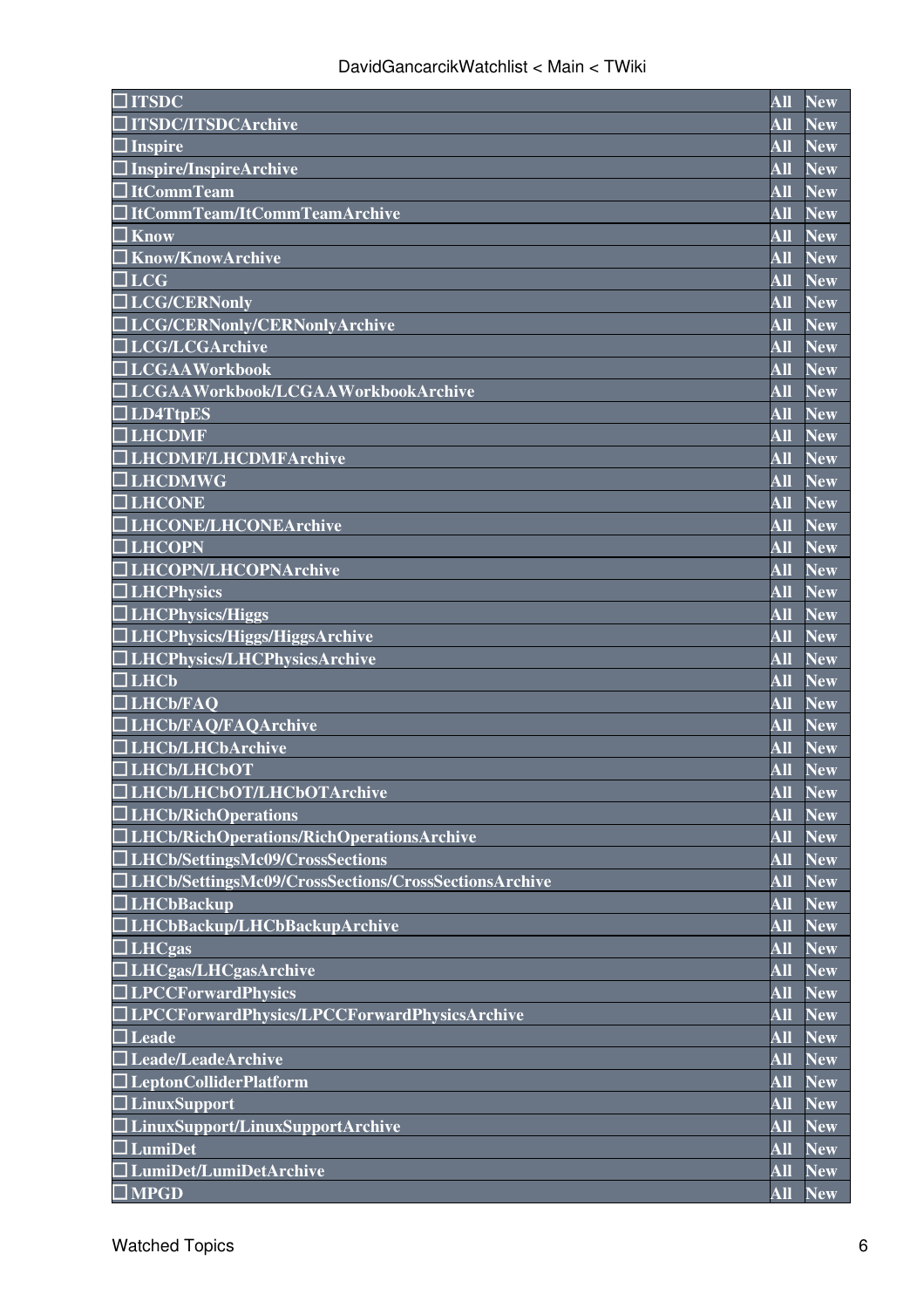| $\square$ MPGD/MPGDArchive                               | <b>All</b>       | <b>New</b>              |
|----------------------------------------------------------|------------------|-------------------------|
| $\square$ Main/COOL                                      | <b>All</b>       | <b>New</b>              |
| $\square$ Main/COOL/COOLArchive                          | <b>All</b>       | <b>New</b>              |
| $\Box$ Main/DanielHayden/GymAtCERN                       | $\overline{All}$ | <b>New</b>              |
| $\square$ Main/DanielHayden/GymAtCERN/GymAtCERNArchive   | <b>All</b>       | <b>New</b>              |
| $\Box$ Main/DavideGerbaudo                               | <b>All</b>       | <b>New</b>              |
| $\Box$ Main/DavideGerbaudo/DavideGerbaudoArchive         | <b>All</b>       | <b>New</b>              |
| Main/JessicaLeveque                                      | All              | <b>New</b>              |
| Main/JessicaLeveque/JessicaLevequeArchive                | All              | <b>New</b>              |
| $\square$ Main/MainArchive                               | <b>All</b>       | <b>New</b>              |
| $\Box$ Main/MassimoPaladin                               | <b>All</b>       | <b>New</b>              |
| $\Box$ Main/MassimoPaladin/MassimoPaladinArchive         | <b>All</b>       | <b>New</b>              |
| $\square$ Main/NateOdell                                 | All              | <b>New</b>              |
| $\Box$ Main/NateOdell/NateOdellArchive                   | <b>All</b>       | <b>New</b>              |
| $\square$ Main/NathanielOdell                            | <b>All</b>       | <b>New</b>              |
| $\Box$ Main/NathanielOdell/NathanielOdellArchive         | <b>All</b>       | <b>New</b>              |
| $\Box$ Main/OlegFedin/PNPI                               | All              | <b>New</b>              |
| $\square$ Main/OlegFedin/PNPI/PNPIArchive                | All              | <b>New</b>              |
| $\Box$ Main/OpenLoops                                    | All              | <b>New</b>              |
| Main/OpenLoops/OpenLoopsArchive                          | <b>All</b>       | <b>New</b>              |
| Main/PedroAndrade                                        | All              | <b>New</b>              |
| □ Main/PedroAndrade/PedroAndradeArchive                  | <b>All</b>       | $\overline{\text{New}}$ |
| $\square$ Main/RiccardoTravaglini                        | <b>All</b>       | <b>New</b>              |
| $\Box$ Main/RiccardoTravaglini/RiccardoTravagliniArchive | All              | <b>New</b>              |
| $\square$ Main/RobertCalkins                             | <b>All</b>       | <b>New</b>              |
| □ Main/RobertCalkins/RobertCalkinsArchive                | All              | <b>New</b>              |
| $\square$ Main/SteveTraylen                              | $\overline{All}$ | <b>New</b>              |
| $\Box$ Main/SteveTraylen/SteveTraylenArchive             | <b>All</b>       | <b>New</b>              |
| $\Box$ Main/TWiki/COOL                                   | All              | <b>New</b>              |
| $\square$ Main/TWiki/COOL/COOLArchive                    | <b>All</b>       | <b>New</b>              |
| $\square$ Main/WebHome/GymAtCERN                         | <b>All</b>       | <b>New</b>              |
| Main/WebHome/GymAtCERN/GymAtCERNArchive                  |                  | All New                 |
| $\square$ MimosaTelescope                                | <b>All</b>       | <b>New</b>              |
| $\Box$ MimosaTelescope/MimosaTelescopeArchive            | <b>All</b>       | <b>New</b>              |
| $\square$ Muonboy/Staco                                  | <b>All</b>       | <b>New</b>              |
| $\square$ Muonboy/Staco/StacoArchive                     | All              | <b>New</b>              |
| $\Box$ NTOFPublic                                        | <b>All</b>       | <b>New</b>              |
| $\Box$ NTOFPublic/NTOFPublicArchive                      | All              | <b>New</b>              |
| $\Box$ P326                                              | <b>All</b>       | <b>New</b>              |
| $\Box$ P326/P326Archive                                  | <b>All</b>       | $\overline{\text{New}}$ |
| $\Box$ PDF4LHC                                           | All              | <b>New</b>              |
| <b>PDF4LHC/PDF4LHCArchive</b>                            | All              | <b>New</b>              |
| $\Box$ PSAccessRenovation                                | All              | <b>New</b>              |
| PSAccessRenovation/PSAccessRenovationArchive             | <b>All</b>       | <b>New</b>              |
| <b>PSBHalfSectorTest</b>                                 | <b>All</b>       | $\overline{\text{New}}$ |
| $\Box$ PSBHalfSectorTest/PSBHalfSectorTestArchive        | All              | <b>New</b>              |
| $\Box$ PSBUpgrade                                        | All              | <b>New</b>              |
| $\Box$ PSBUpgrade/PSBUpgradeArchive                      | <b>All</b>       | <b>New</b>              |
| $\Box$ PSSGroup                                          | <b>All</b>       | <b>New</b>              |
| $\Box$ PSSGroup/PSSGroupArchive                          | All              | <b>New</b>              |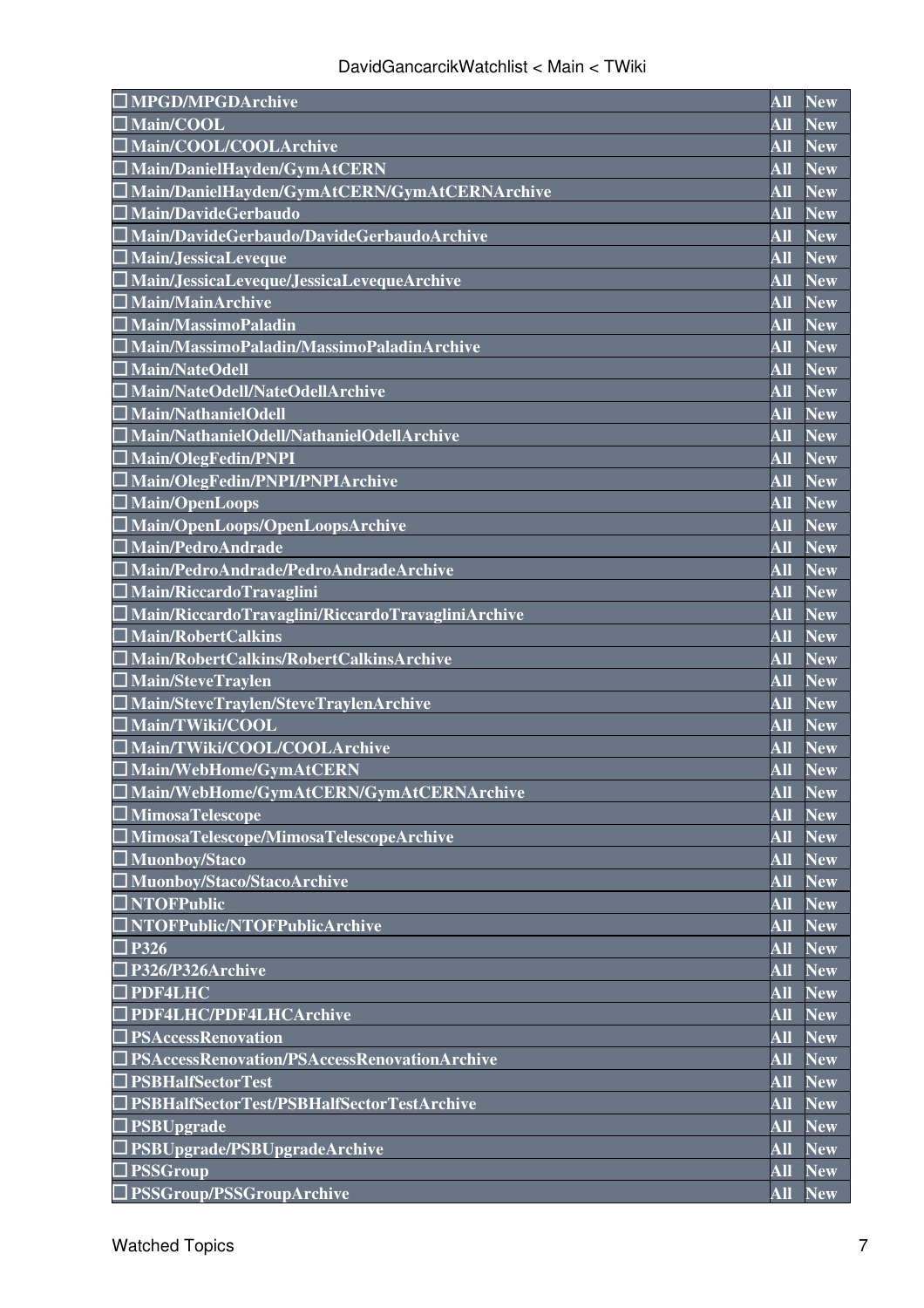| <b>PSUpgrade</b>                                                             | All              | <b>New</b>     |
|------------------------------------------------------------------------------|------------------|----------------|
| $\Box$ PSUpgrade/PSUpgradeArchive                                            | All              | <b>New</b>     |
| PanDA                                                                        | All              | <b>New</b>     |
| $\Box$ PanDA/PanDAArchive                                                    | All              | <b>New</b>     |
| $\Box$ Persistency                                                           | All              | <b>New</b>     |
| $\Box$ Persistency/CoralServer                                               | <b>All</b>       | <b>New</b>     |
| $\Box$ Persistency/CoralServer/CoralServerArchive                            | All              | <b>New</b>     |
| $\Box$ Persistency/PersistencyArchive                                        | All              | <b>New</b>     |
| $\Box$ Persistency/Private                                                   | <b>All</b>       | <b>New</b>     |
| Persistency/Private/PrivateArchive                                           | All              | <b>New</b>     |
| $\Box$ Plugins                                                               | <b>All</b>       | <b>New</b>     |
| $\Box$ Plugins/PluginsArchive                                                | All              | <b>New</b>     |
| $\Box$ ProtonLinacs                                                          | <b>All</b>       | <b>New</b>     |
| $\Box$ ProtonLinacs/ProtonLinacsArchive                                      | <b>All</b>       | <b>New</b>     |
| $\square$ R2Eproject                                                         | All              | <b>New</b>     |
| $\Box$ R2Eproject/R2EprojectArchive                                          | <b>All</b>       | <b>New</b>     |
| $\Box$ RCTF                                                                  | <b>All</b>       | <b>New</b>     |
| $\Box$ RCTF/RCTFArchive                                                      | <b>All</b>       | <b>New</b>     |
| $\Box$ RGE9                                                                  | <b>All</b>       | <b>New</b>     |
| $\Box$ RGE9/RGE9Archive                                                      | <b>All</b>       | <b>New</b>     |
| $\Box$ ReteQuarkonii                                                         | <b>All</b>       | <b>New</b>     |
| $\Box$ ReteQuarkonii/ReteQuarkoniiArchive                                    | <b>All</b>       | <b>New</b>     |
| $\square$ RooStats                                                           | All              | <b>New</b>     |
| RooStats/RooStatsArchive                                                     | <b>All</b>       | <b>New</b>     |
| $\Box$ SDT                                                                   | <b>All</b>       | <b>New</b>     |
| <b>SDT/SDTArchive</b>                                                        | <b>All</b>       | <b>New</b>     |
| $\Box$ SGE Yaim Version2                                                     | <b>All</b>       | <b>New</b>     |
| $\Box$ SGE_Yaim_Version2/SGE_Yaim_Version2Archive                            | $\overline{All}$ | <b>New</b>     |
| $\Box$ SPI                                                                   | <b>All</b>       | <b>New</b>     |
| $\Box$ SPI/SPIArchive                                                        | <b>All</b>       | <b>New</b>     |
| $\Box$ SPIdev                                                                | <b>All</b>       | <b>New</b>     |
| □ SPIdev/SPIdevArchive                                                       |                  | <b>All New</b> |
| $\Box$ SPL                                                                   | All              | <b>New</b>     |
| $\Box$ SPL/Linac4Web                                                         | <b>All</b>       | <b>New</b>     |
| $\Box$ SPL/Linac4Web/Linac4WebArchive                                        | <b>All</b>       | <b>New</b>     |
| $\Box$ SPL/SplWeb                                                            | All              | <b>New</b>     |
| $\Box$ SPL/SplWeb/SplWebArchive                                              | <b>All</b>       | <b>New</b>     |
| $\Box$ SRMDev                                                                | All              | <b>New</b>     |
| <b>SRMDev/SRMDevArchive</b>                                                  | <b>All</b>       | <b>New</b>     |
| $\square$ SSM                                                                | <b>All</b>       | <b>New</b>     |
| $\square$ SSM/SSMArchive                                                     | <b>All</b>       | <b>New</b>     |
| $\Box$ Sandbox/CERNonly                                                      | <b>All</b>       | <b>New</b>     |
| $\Box$ Sandbox/CERNonly/CERNonlyArchive                                      | <b>All</b>       | <b>New</b>     |
| $\Box$ Sandbox/Dashboard                                                     | <b>All</b>       | <b>New</b>     |
| $\Box$ Sandbox/Dashboard/DashboardArchive                                    | All              | <b>New</b>     |
| $\Box$ Sandbox/ExampleWeb                                                    | <b>All</b>       | <b>New</b>     |
| $\Box$ Sandbox/ExampleWeb/ExampleWebArchive                                  | <b>All</b>       | <b>New</b>     |
| $\Box$ Sandbox/FlorianTeischingerSandbox                                     | <b>All</b>       | <b>New</b>     |
| $\exists$ Sandbox/FlorianTeischingerSandbox/FlorianTeischingerSandboxArchive | <b>All</b>       | <b>New</b>     |
| Sandbox/MedAustron                                                           | All              | <b>New</b>     |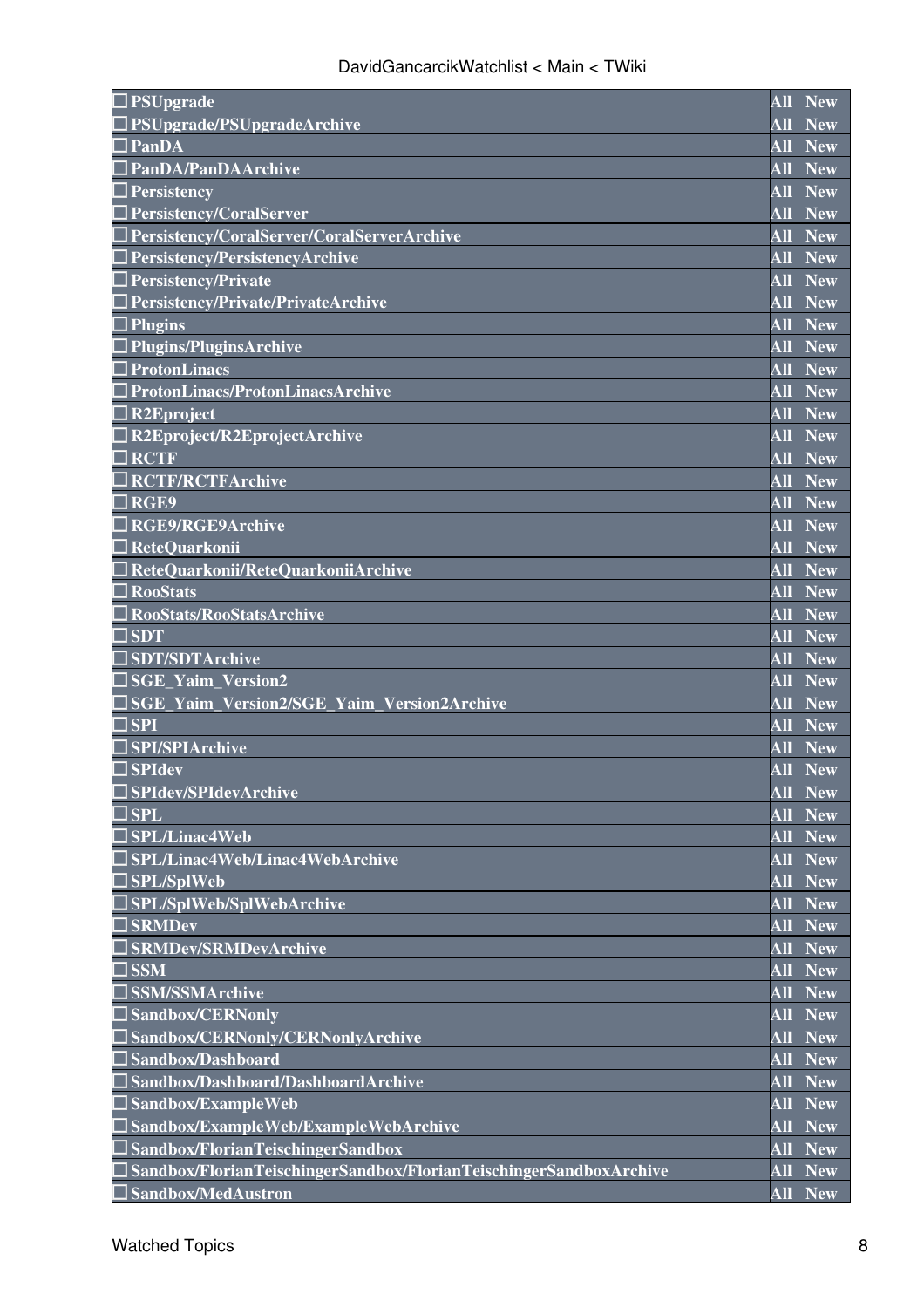| Sandbox/MedAustron/MedAustronArchive                         | <b>All</b>              | <b>New</b> |
|--------------------------------------------------------------|-------------------------|------------|
| <b>Sandbox/OpenLoops</b>                                     | <b>All</b>              | <b>New</b> |
| Sandbox/OpenLoops/OpenLoopsArchive                           | <b>All</b>              | <b>New</b> |
| Sandbox/OpenLoopsProjects                                    | <b>All</b>              | <b>New</b> |
| Sandbox/OpenLoopsProjects/OpenLoopsProjectsArchive           | <b>All</b>              | <b>New</b> |
| Sandbox/PedrameBargassaSandbox                               | <b>All</b>              | <b>New</b> |
| Sandbox/PedrameBargassaSandbox/LIPsw                         | $\overline{\bf All}$    | <b>New</b> |
| Sandbox/PedrameBargassaSandbox/LIPsw/LIPswArchive            | <b>All</b>              | <b>New</b> |
| Sandbox/PedrameBargassaSandbox/PedrameBargassaSandboxArchive | <b>All</b>              | <b>New</b> |
| Sandbox/SandboxArchive                                       | <b>All</b>              | <b>New</b> |
| <b>Search</b>                                                | <b>All</b>              | <b>New</b> |
| Search/SearchArchive                                         | <b>All</b>              | <b>New</b> |
| $\Box$ SkiClub                                               | <b>All</b>              | <b>New</b> |
| <b>SkiClub/SkiClubArchive</b>                                | <b>All</b>              | <b>New</b> |
| SoapFP7                                                      | <b>All</b>              | <b>New</b> |
| SoapFP7/SoapFP7Archive                                       | <b>All</b>              | <b>New</b> |
| <b>SocialActivities</b>                                      | <b>All</b>              | <b>New</b> |
| SocialActivities/SocialActivitiesArchive                     | <b>All</b>              | <b>New</b> |
| $\operatorname{\mathsf{I}}$ Student                          | <b>All</b>              | <b>New</b> |
| <b>Student/PB</b>                                            | <b>All</b>              | <b>New</b> |
| <b>Student/PB/PBArchive</b>                                  | <b>All</b>              | <b>New</b> |
| <b>Student/PBrzo</b>                                         | All                     | <b>New</b> |
| Student/PBrzo/PBrzoArchive                                   | <b>All</b>              | <b>New</b> |
| <b>Student/PBrzozow</b>                                      | <b>All</b>              | <b>New</b> |
| Student/PBrzozow/PBrzozowArchive                             | <b>All</b>              | <b>New</b> |
| <b>Student/SVH</b>                                           | <b>All</b>              | <b>New</b> |
| Student/SVH/SVHArchive                                       | <b>All</b>              | <b>New</b> |
| $\Box$ Student/StudentArchive                                | <b>All</b>              | <b>New</b> |
| $\Box$ SuperComputing                                        | <b>All</b>              | <b>New</b> |
| SuperComputing/SuperComputingArchive                         | <b>All</b>              | <b>New</b> |
| Support                                                      | <b>All</b>              | <b>New</b> |
| $\Box$ Support/SupportArchive                                |                         | All New    |
| $\square$ SystemOnChip                                       | <b>All</b>              | <b>New</b> |
| $\square$ T2K                                                | All                     | <b>New</b> |
| $\Box$ T2K/T2KArchive                                        | $\overline{\text{All}}$ | <b>New</b> |
| $\square$ TMVA                                               | <b>All</b>              | <b>New</b> |
| <b>TMVA/TMVAArchive</b>                                      | <b>All</b>              | <b>New</b> |
| $\Box$ TOTEM                                                 | <b>All</b>              | <b>New</b> |
| <b>TOTEM/TOTEMArchive</b>                                    | <b>All</b>              | <b>New</b> |
| $\Box$ TWiki                                                 | <b>All</b>              | <b>New</b> |
| $\square$ TWiki/TWikiArchive                                 | <b>All</b>              | <b>New</b> |
| $\Box$ TWiki21Nov                                            | <b>All</b>              | <b>New</b> |
| $\Box$ TWiki21Nov/TWiki21NovArchive                          | <b>All</b>              | <b>New</b> |
| $\Box$ TWiki432                                              | <b>All</b>              | <b>New</b> |
| $\Box$ TWiki432/TWiki432Archive                              | <b>All</b>              | <b>New</b> |
| $\Box$ TifNoteOnAlignment                                    | <b>All</b>              | <b>New</b> |
| TifNoteOnAlignment/TifNoteOnAlignmentArchive                 | <b>All</b>              | <b>New</b> |
| $\Box$ TwikiTestArea                                         | <b>All</b>              | <b>New</b> |
| $\Box$ TwikiTestArea/TwikiTestAreaArchive                    | <b>All</b>              | <b>New</b> |
| $\square$ UNOSAT                                             | <b>All</b>              | <b>New</b> |
|                                                              |                         |            |